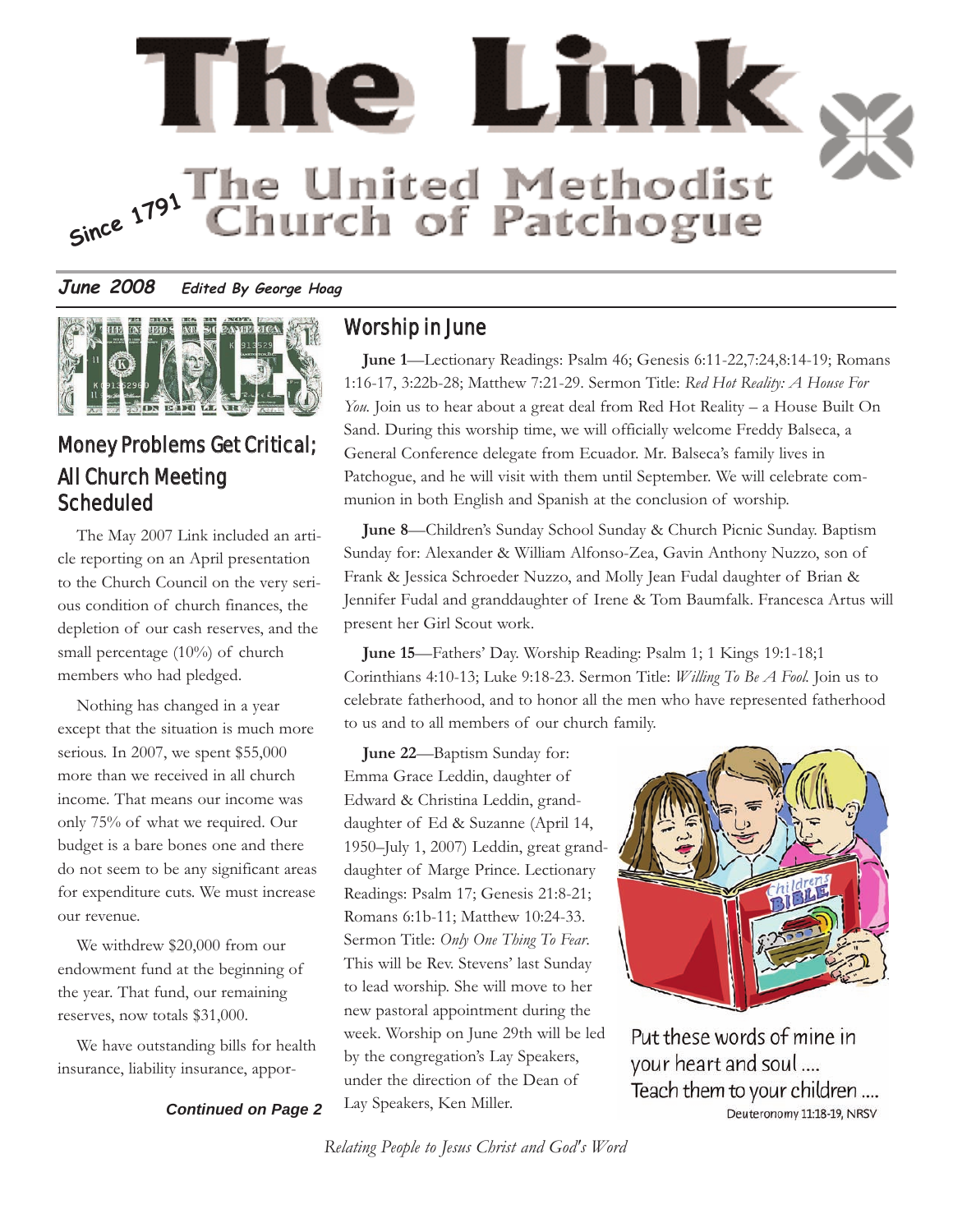# Circle of Concern *For Joys:*

Katie Weber's friend Steven Santiago has returned safely from Iraq. Jessica and Frank Nuzzo's new son (and Barbara Schroeder's grandson), Gavin Anthony, born March 11th, 6lbs, 15oz, 19 and 3/4" long. The Chae's granddaughter was given a gold medal from New York State as a writer amongst young writers.

### *For Bereavement:*

Family and Friends of: Richard Simpson; the family of Maria Guadron's father; Beulah Wylazlowski; George Roessler, Sr.; Olive Ann Cox; John Williford, John Emerson Bransford; Ruth Siebert.

#### *For Guidance:*

Steven Santiago, Barbara McAllister, Joe Brentlink, David & Lori Purificato, Ray Gallo, Ray Clark, Maj. Don Cornwell stationed in South Korea, Cat Placement and Rescue, Brenda Bonfe D'Angelo, the Stawecki family, Maria Spera and family, Elise Gavrock.

#### *These Who are Hospitalized:*

Kathleen Wells, Kathy Lebbins, Eric Carlson, Isaiah and his parents, Michael Abate, Howard Alt, Aunt Lee Kraemer, Zachary, Doug Brown, Deborah Belmonte, Joe Schievone, Alicia Sophabmixay, Marge Kirkup, Vincent Maggio, Maggie Reynolds, Warren Davis, Liam Keady.

#### *These at Home:*

Ernie Titus, Linda Werner's friend Lois, Lucille Barthelme, Jean Miller, Wayne Stawecki, Henry Prince, Maria Agtuco, Debi DelRossi, Belle Barile, Rick Healy, Lisa Ann Manginelli, Catherine Cullen, Tom Furman, Krysten Wagonberg, Antonio Salgada, Ann Mazie Diema, Robert and Don DeLaVergne, Lisa Lopez, Dorotea Sanchez, Mary Jones, Carol Knapp, Mary Ceaser, Josephine and Louis Adone, Ed Erdmann, Ruth Masem, and Kitty Dayton, Billy Drew, Cheryl Ward.

## *These who are in Rehab or Nursing Care Facilities:*

George and Shirley Strauss; Alice Zahnd in Patchogue Nursing Center, 25 Schoenfeld Blvd., Patchogue, NY 11772; Anna Satterly in Brookhaven Health Care Facility, 801 Gazzola Drive, East Patchogue, NY 11772; Lew and Kitty Brunnemer in Cedar Lodge Nursing Home, 6 Frowein Road, Center Moriches, NY 11934; Gerry Flood in St James Nursing Home (room 269) 273 Moriches Rd., St. James, NY 11780; Doris Shrimpton in Bellhaven Nursing Center, 110 Beaverdam Rd., Brookhaven; Hazel Nargi in McPeak's Adult Home, 286 N. Ocean Ave., Patchogue; Marian King in Sunrise Assisted Living, 2 Hills Rd., E. Setauket, Rm. 2; Anna Bonfe, Rm. 201, Cunningham Bldg., Loretto Rest, 708 E. Brighton Ave., Syracuse, NY 13205; Toby Miller (Room 213B) in Affinity Skilled Living and Rehabilitation Center, 305 Locust Avenue, Oakdale, NY 11769.

*Pray for our church and her future directions!*

# Finances (Cont. from Page 1)

tionments and fuel oil that by the end of June could consume nearly the entire amount of the remaining reserves.

Clearly, we must do something and it is time to consider some drastic options. Those options will be discussed at an all church meeting which we have scheduled for Wesley Hall on Thursday, June 19 at 6:30 p.m. Our discussion will be preceeded by a pot luck supper.

The meeting will be attended by our accountant, Bob Murphy (a member of the Babylon UMC Board of Trustees) and also by three members of our congregation, all of whom are professional money people: Kathy Wells, Tom Bracken, and Deon Louis. But you don't have to be a professional to participate. Please come and help us.We will have child care available, so bring your children along.

## Golf



Our Golf Tournament, scheduled for April 28 was rained out and has been rescheduled for Monday, July 28 at

Bellport Country Club.

We are still in need of additional players and Tee sign sponsors. Please make very effort to recruit golfers. If you or a member of your family is not a player, please consider asking those you know who are.

We are committed to a minimum of 72 players and are still several foursomes short.

We also will be collecting Chinese Auction type baskets for prizes.

*Lift up your church with your prayers, presence, gifts and service.*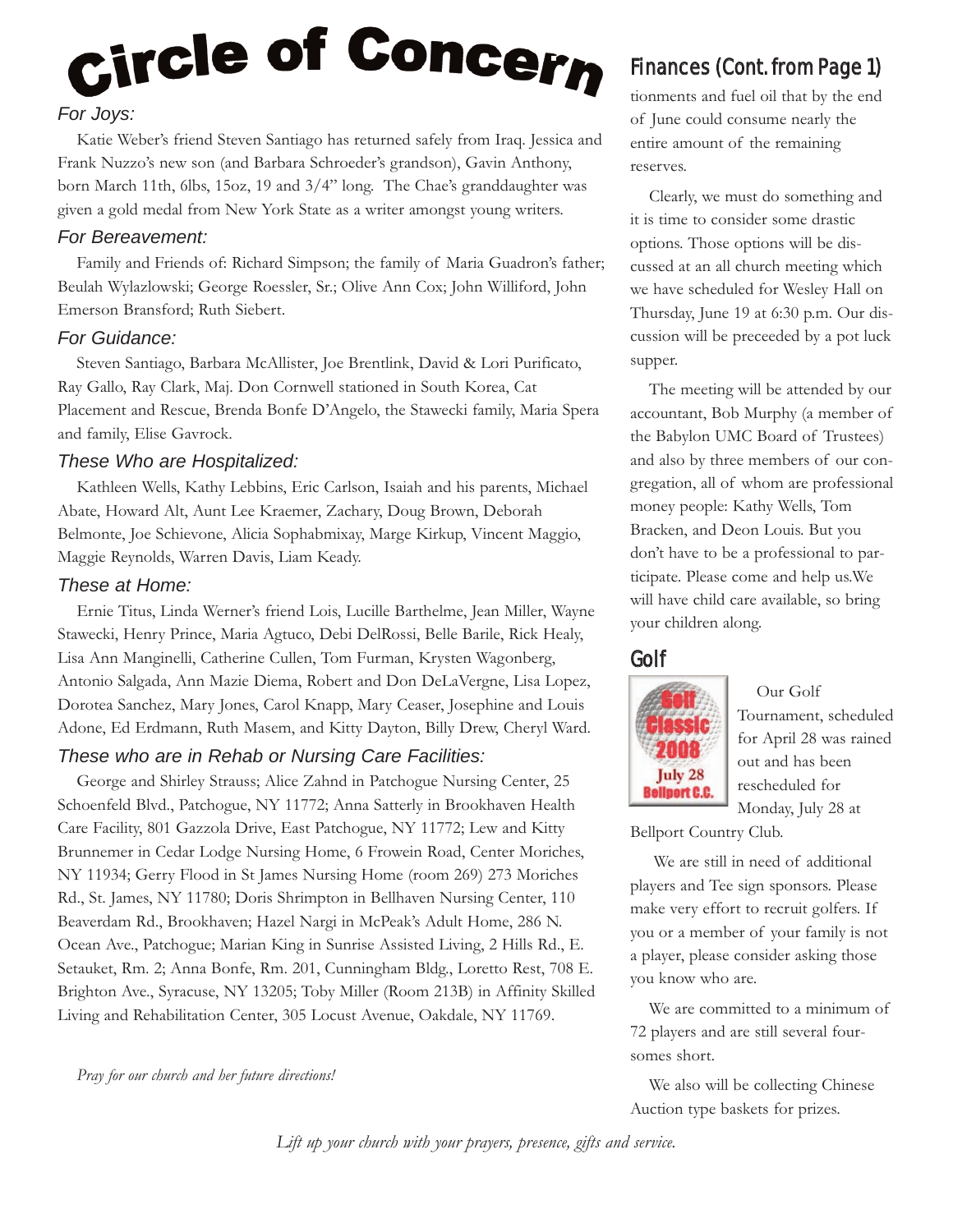## General Conference (Cont. from page 1)

Hymnal Revisions Approved – revised collection of hymns and worship aids are to be presented to the 2012 GC. Our current hymnal was adopted 20 years ago.

Judicial Council – five new members were elected; all candidates had been put forth by Council of Bishops – centrist; defeat for right wing fundamentalism and the IRD.

Ordination process made more accessible – reduces possible years from entry into candidacy until ordination by two years and opens the process more.

Global Health Initiatives were approved – campaign to raise \$75-\$100 million to fight malaria and other diseases.

Church Structure – a group was set up to study the viability of reorganizing the 11.5 million member UMC into "regional conferences," so that it no longer appears as if the UMC is comprised primarily of the US with satellite groups in Africa, Asia and Europe.

This would allow each region to deal with social issues pertinent to itself before coming together as General Conference.

Full Communion agreement has been reached with the Lutherans that recognizes the authenticity of each other's baptism and eucharist and the interchangeability of all ordained clergy. ECLA will vote on the agreement in August, 2009.

The retirement age of Bishops and clergy was raised. Bishops now may not begin a quadrennium over the age of 68 (was 66) and clergy retirement

was raised from 70-72.

A plan was adopted to reduce the number of bishops in each Jurisdiction by one.

A phrase was added to membership vows in which new members will now pledge to be faithful in "their witness" as well as in their "prayers, presence, gifts and service." This addition highlights the mission and evangelistic responsibility of the laity.

\$20 million approved for Africa University in Zimbabwe – half thru apportioned funds and half thru special gifts.

#### **Other Highlights**

Leaders remembered dissolution of the Central Jurisdiction.

Attention was called to plight of immigrants.

UM Mission Initiatives Summit – April 13, Plano TX – lifted up evangelism and church growth.

UMC in Cote d'Ivoire, Africa, was received into the UMC – 700,000 members.

## A Letter From The Bishop

Dear Rev. Judith Stevens:

Greetings in the name of the Lord of the Church, Jesus Christ!

Congratulations! Your church is among 382 churches in the New York Annual Conference that paid 100% of their shared ministry apportionments in 2007. This again is the highest number of 100% churches exceeding last year's previous record. With you, our conference is continuing its progress towards the goal of all our churches sharing in the joy of complete faithfulness to our United Methodist connec-

*Celebrate your life! Witness for your faith!*

tional covenant. Also, we received 92% of all apportioned dollars from our churches—another record! More and more United Methodists are catching the vision of a church in mission that makes a transformative difference for Christ locally and globally. Accordingly, for now the fourth year in a row, thanks to churches like yours and the good stewardship of our Council on Finance and Administration, the New York Annual Conference was able to fulfill our general church shared Ministry Apportionments covenant 100%.

Please know that I do not take your fulfilling the connectional covenant of apportionments for granted. I don't and I can't! I know that it took a real commitment, faith and sacrifice for the sake of the ministry of Jesus Christ-to make it happen. I know it was done because you believed in the mission of the church. I know that it was the result of your hard and conscientious labor in the field of Christ's ministry and your prayers to be faithful to our God who called us to be a church in mission for such a time as this. Thanks be to God that your fulfillment of the Shared Ministry Apportionments bears witness to the heart-warmed United Methodists in mission for the transfornation of the world!

Please express to all your members and friends my deepest gratitude for your outstanding witness. May God continue to richly bless and honor your church and its ministry. It is indeed my joy and privilege to serve the Church of Jesus Christ with you.

With you in Christ's Ministry, Jeremiah J. Park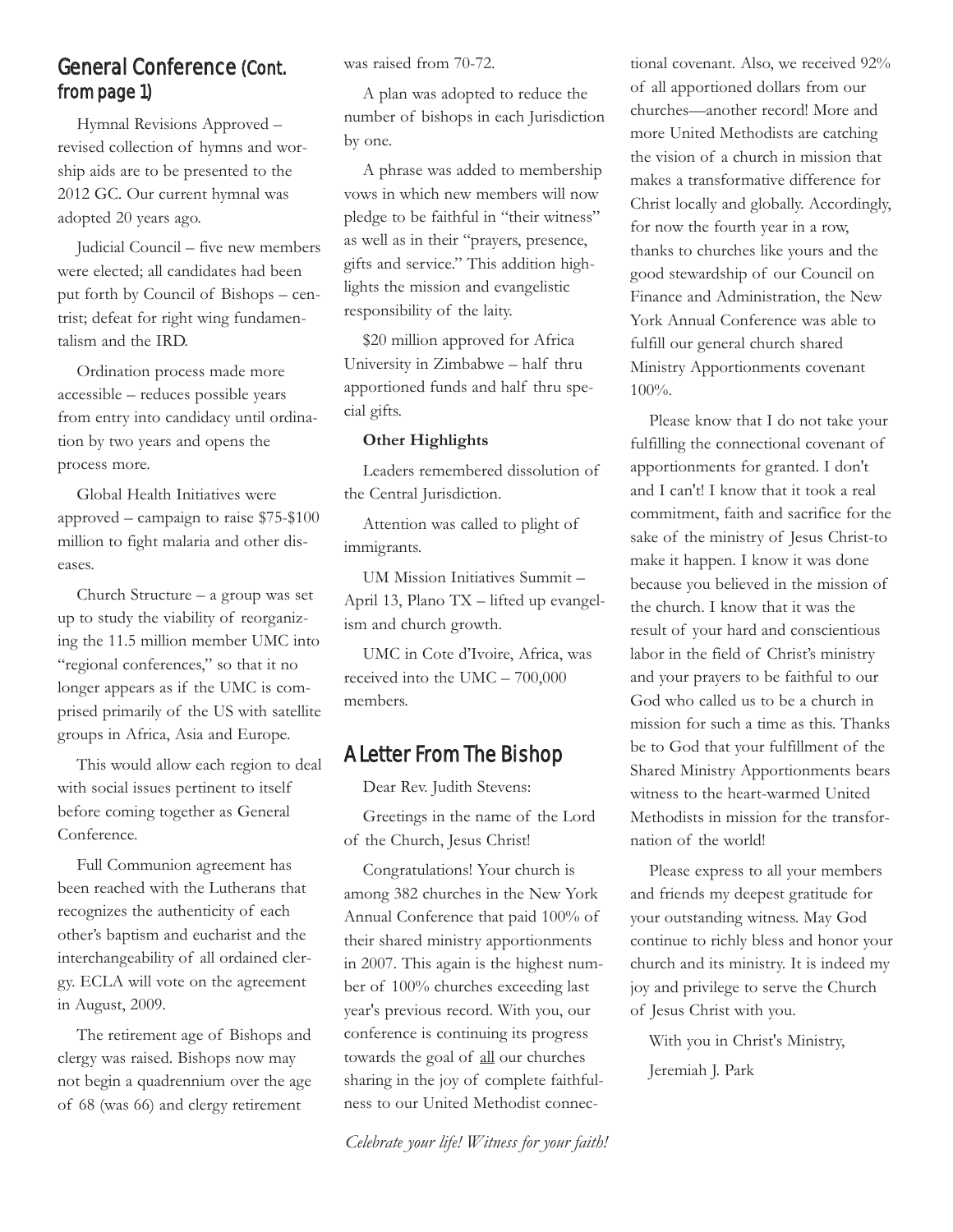## General Conference Recap

*General Conference is held once every four years, this year in Ft. Worth Texas. Rev. Stevens was a delegate and this is her report. In the picture she is participating in a legislative session.*

#### **I. General Concerns**



The theme was: "A Future With Hope---Making Disciples for Jesus Christ and the Transformation of the World."

General Conference began on the 40th anniversary of the day EUB united with Methodist Church in America to form UMC.

General Conference was less centered on issues in U.S. as had been in the past. Part of the reason was that 278 of the 992 delegates were from outside U.S—100 more than 2004 GC.

General Conference received 1,564 pieces of legislation, 540 fewer than 2004 but we had one less day to work. The additional day was reinstated for General Conference 2012. This year, there was rarely time for meals.

General Conference adopted a \$642 million budget—4.8% increase over current quadrenium

### **Four areas of focus for church for next four years were identified:**

• Developing principled Christian leaders

• Creating new congregations and reviving existing ones

• Engaging in ministries with the poor

• Improving global health

#### **Speakers Included:**

• Liberian president and UM Ellen John Sirleaf – first African leader and first female head of state to address UMC

• William Gates, Sr. – Nothing But Nets partner - \$20 million+ raised since 2206

- Bishops
- First Young Person's Address
- Laity Address

• President Bush (a United Methodist) declined, though Laura sent greetings

#### **II. Main Concerns and Issues:**

UM Mission Statement was revised – "The mission of the church is to make disciples of Jesus Christ for the transformation of the world." The latter words were added to give the first section a purpose. Why are we making disciples, as an end in itself or to join in God's redemptive mission to the world?

#### **A. Issues**

Abortion – A resolution to withdraw from the Religious Coalition for Reproductive Choice was defeated by a narrow vote (416-384). We added a statement to the Social Principles offering "ministries to reduce unintended pregnancies" and to assist the ministry of crisis pregnancy and support centers that help women "find feasible alternatives to abortion."

We also added the phrase to the Social Principles section on abortion: "respects the sacredness...of the unborn child."

Divestment from Israel was defeated, instead adopting a petition calling for the church to continue to advocate

*Celebrate your life! Witness for your faith!*

for a peaceful settlement of the conflict…through negotiation and diplomacy rather than through methods of violence and coercion."

#### **Homosexuality**

• Rejected changes proposed by the Legislative Committee on Church and Society to language in Disciple that would have acknowledged that church members disagree on homosexuality. Instead voted 501-417 to adopt a minority report that retains language in the 2004 Discipline.

• Retained language affirming that all people are "individuals of sacred worth created in the image of God" while asking "families and churches not to reject or condemn lesbian and gay members and friends."

• The Council of Bishops sanctioned a peaceful demonstration the day after debate and votes on the issue. Advocates for full inclusion were allowed to walk silently through the aisles of the assembly and cover the communion table with a black shroud

• The language in the Discipline regarding pastoral authority over church membership did not change

• Petitions to remove transgender persons from ministry were defeated.

• By a narrow vote, current language that prohibits UM pastors from conducting civil unions was retained..

• A new resolution was adopted to oppose homophobia and heterosexism.

Many other issues were addressed-- war and peace, capital punishment, the environment---with no substantive changes to previous positions.

**B. Other Actions and Concerns Addressed**

#### *Continued on Page 4*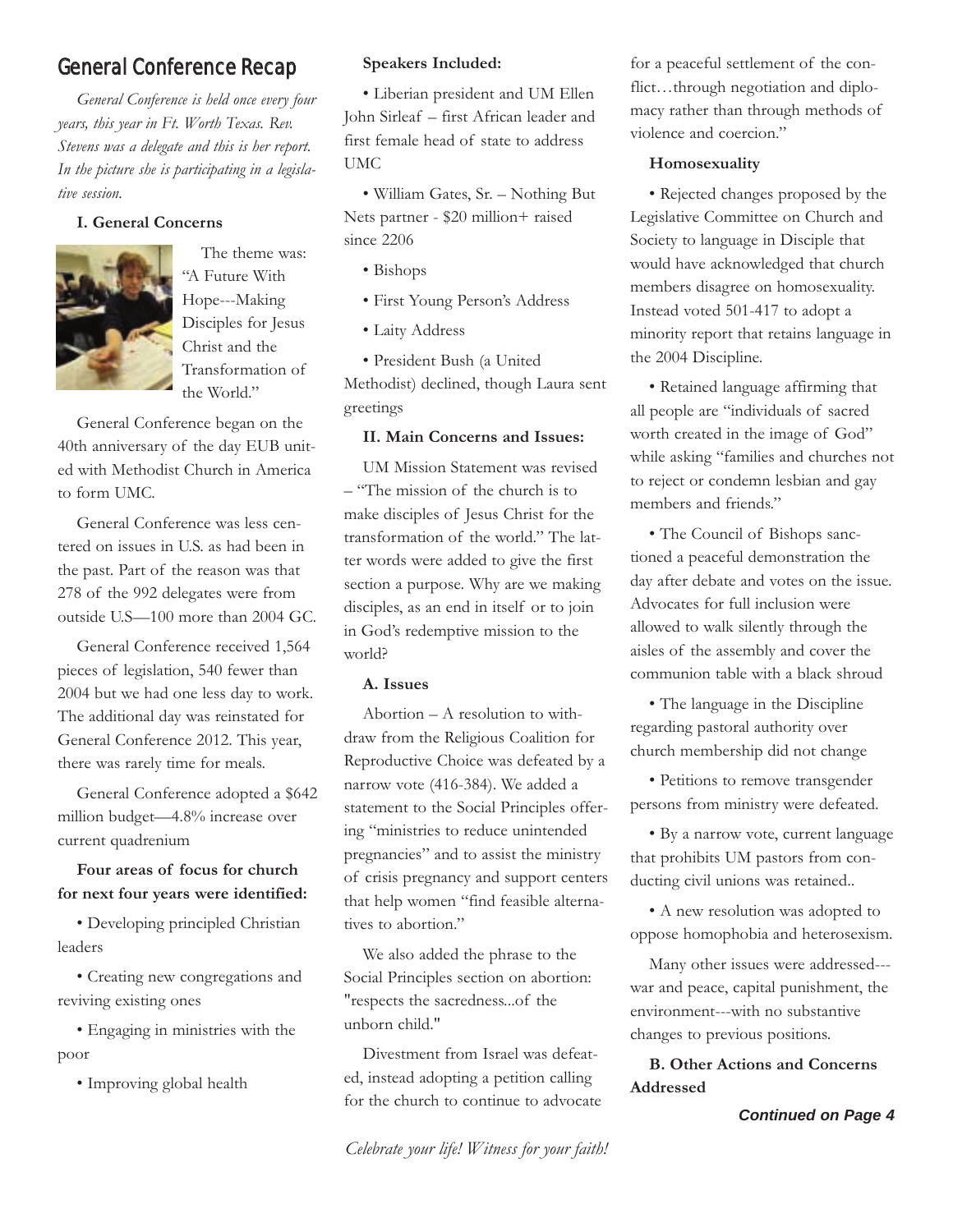# **United Methodist Church of Patchogue June 2008**

| <b>Sun</b>                                                                                                           | Mon                                                  | <b>Tue</b>                                                                                                              | <b>Wed</b>                                                                                | <b>Thu</b>                                                                                                                      | Fri | <b>Sat</b>                                                                         |
|----------------------------------------------------------------------------------------------------------------------|------------------------------------------------------|-------------------------------------------------------------------------------------------------------------------------|-------------------------------------------------------------------------------------------|---------------------------------------------------------------------------------------------------------------------------------|-----|------------------------------------------------------------------------------------|
| $\mathcal{I}% _{M_{1},M_{2}}^{(h,\sigma),(h,\sigma)}(-\varepsilon)$<br>10 a.m.-Church<br>School/Communion<br>Worship | $\overline{2}$<br>7 p.m.-Disciple II<br>$7 p.m. -AA$ | $\overline{3}$<br>$10$ a.m.-Noon-<br>Food Pantry<br>6:30 p.m.-ESL<br>Class<br>$7:00 p.m. -AA$<br>7:30 p.m.-<br>Recovery | $\overline{4}$<br>6:30 p.m.-ESL<br>Class<br>7:00 p.m.-Rotary<br>Youth Exchange<br>Meeting | 5                                                                                                                               | 6   | $\overline{7}$                                                                     |
| 8<br>10 a.m.-Church<br>School /Worship<br>$11:30$ a.m. $-3:30$<br>$p.m.$ —Church<br>Picnic                           | 9<br>7 p.m.-Disciple II<br>$7 p.m. -AA$              | 10<br>$10$ a.m.-Noon-<br>Food Pantry<br>$6:30$ p.m. $-$ ESL<br>Class<br>$7:00 p.m. -AA$<br>7:30 p.m. $-$<br>Recovery    | 11<br>$6:30$ p.m.-ESL<br>Class                                                            | 12                                                                                                                              | 13  | 14<br>$8:00$ p.m.—<br>Soul~Food Coffee<br>House with the music<br>of Kristyn Leigh |
| 15<br>10 a.m.-Church<br>School /Worship<br>11:30 a.m.-Finance<br>Committee                                           | 16<br>7 p.m.-Disciple II<br>$7$ p.m. $-AA$           | 17<br>$10$ a.m.-Noon-<br>Food Pantry<br>$6:30$ p.m.-ESL<br>Class<br>$7:00 p.m. -AA$<br>7:30 p.m.-<br>Recovery           | 18<br>6:30 p.m.-ESL<br>Class                                                              | 19<br>6:30 p.m.-Pot Luck<br>Supper and All-<br>Church meeting on<br>Finances                                                    | 20  | 21<br>9:30 a.m.-UMW<br>Meeting                                                     |
| 22<br>10 a.m.-Church<br>School/Worship                                                                               | 23<br>7 p.m.-Disciple II<br>$7$ p.m. $-AA$           | 24<br>10 a.m.-Noon-<br>Food Pantry<br>6:30 p.m.-ESL<br>Class<br>$7:00$ p.m.— $AA$<br>7:30 p.m.<br>Recovery              | 25<br>$6:30$ p.m.- $-$ ESL<br>Class                                                       | 26<br>9:30 a.m.-ESL<br>Class<br>$6:30$ p.m.- $-$ ESL<br>Class<br>7:00 p.m.—<br>Confirmation Class<br>7:30 p.m.-Chancel<br>Choir | 27  | 28                                                                                 |
| 29<br>10 a.m.-Church<br>School/Worship<br>11:30 a.m. $-$<br>Trustees                                                 | 30<br>7 p.m.-Disciple II<br>$7 p.m. -AA$             |                                                                                                                         |                                                                                           |                                                                                                                                 |     |                                                                                    |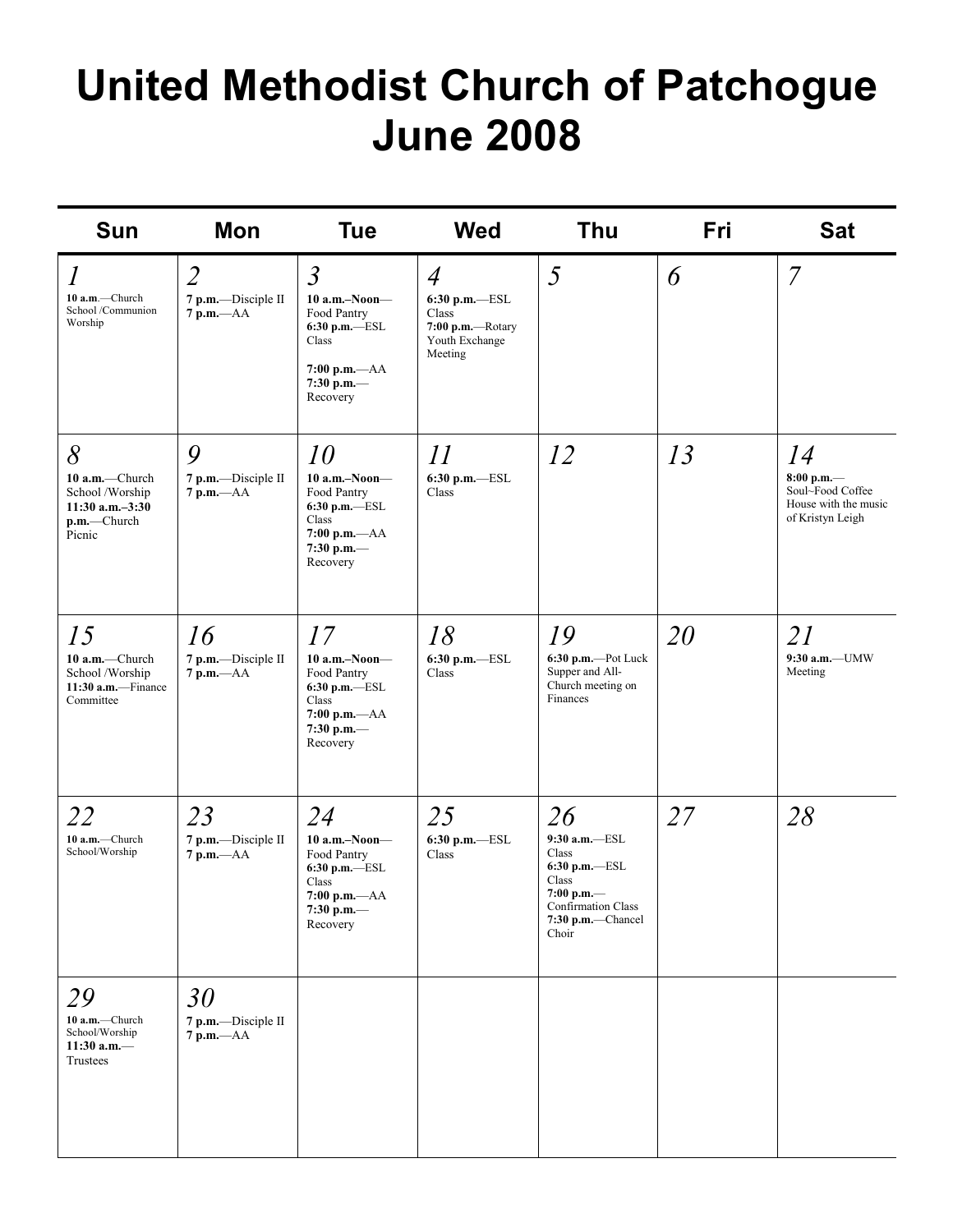

"Because you can't take your camera phone with you. That's why nobody knows what heaven looks like."

CAMPUll.

Wilson Young Middle School in Bayport. We invite anyone in the Patchogue United Methodist Church (age 15 or older) to join us for the fun and fellowship. It costs about \$65 per person for League fees (they provide umpires), t-shirt, and cap. If you are interested, please call Don Kolacki at 363- 6499 or notify the church office at 475-0381.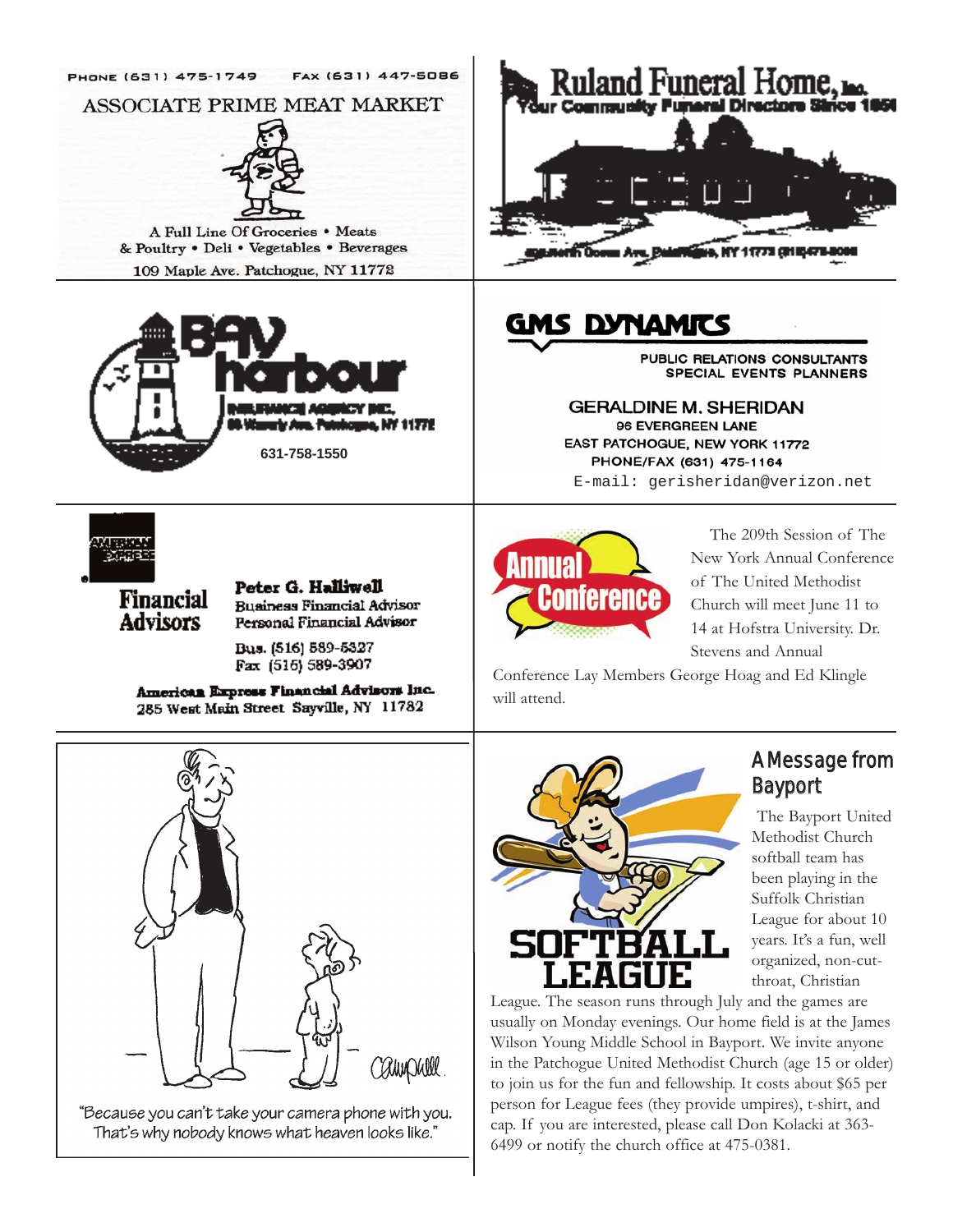## UMC. Org Reviews Dr. Seuss' Horton Hears a Who!

Production Company: 20th Century Fox Animation; Director: Jimmy Hayward, Steve Martino; Cast: Jim Carrey, Steve Carell, Seth Rogen, Will Arnett, Carol Burnett; Rating: G

#### By Gregg Tubbs



(UMC.org)— "A person's a person no matter how small." Ask a random sampling of people where we get that saying and a surprising number will say

without hesitation, "Horton Hears a Who!" One of the many talents of Dr. Seuss' uncanny ability to distill sound morality into simple, indelible rhymes. With the new big screen version, I wondered if the charm, imagination and message that have made Horton a "Seussian" classic would survive the modern, CGI treatment and often excessive talents of Jim Carrey as Horton. Well, as Seuss himself may have put it, "With animation divine and performances true, even me (Seuss himself!) can love this Horton Hears a Who!"

Long before the Grinch tried to steal their Christmas, the cheery little Whos of Who-ville debuted in Seuss' 1954 story of an eccentric elephant who hears voices from a dust speck. The book tells the story of Horton the Elephant, known for his wild imagination and kindly disposition. In an earlier book,"Horton Hatches the Egg," Horton tenderly perched on an abandoned egg in order to hatch it. This time, his over-protective attention

becomes focused on a tiny dust speck on a clover blossom because only his acute elephant ears can hear what no one else in the Jungle of Nool can detect—the sounds of a microscopic world inhabited by Whos.

Thankfully, the movie stays close to the book, and at less than 90 minutes, contains very little padding. In one major change, however, Horton's main Who contact in the book, Dr. Whoovee, is swapped for the Mayor of Who-ville, agreeably voiced by Steve Carell. Having discovered this tiny world, Horton promises to protect the Whos and gingerly carries around the clover blossom and its precious dust speck, all the while conversing with Who-ville's Mayor. But there are those in the jungle who don't approve of such odd behavior, don't believe in anything they can't see, and certainly can't recognize the value of any person small enough to fit on a speck of dust.

As the forces of convention and conformity close in on Horton—led by an autocratic Kangaroo (voiced by Carol Burnett)—Horton and the Mayor call for the Whos, one and all, to make a racket—to shout, clang or trumpet—anything loud enough for others to hear. With the Kangaroo leading the cry to "Boil the dust speck," and the Whos shouting out "We are here, we are here!" the final fate of the Whos lies in the hands of the smallest and meekest of all. Through it all, Horton withstands ridicule from a mob that believes he's either lost his mind, is a danger to the "internal security" or a complete anarchist! But Horton, ever faithful to his promise, stands firm with his famous claim that "a person's a person, no matter how small."

*Celebrate your life! Witness for your faith!*

The makers of the popular Ice Age films have adapted Horton Hears a Who! with great care, retaining the signature look of Seuss' own artwork, but in slick, colorful CGI. The humor is whimsical and gently updated. A prime example is when the strict Kangaroo claims her little kangaroo is being "pouch schooled." The vocal talents are all on target, with no one going over-the-top or trying to upstage the story. And Charles Osgood's narration gives the film a warm, comfortable feel, while allowing us to enjoy even a little more of Seuss' own words from the book.

Best of all, the many lessons of the original Horton remain intact. Foremost is that every person, no matter how small or seemingly insignificant, has intrinsic worth. The world of the tiny Whos is as real and worthy as that of the jungle animals, and as the film implies, who's to say the Jungle of Nool isn't itself a tiny speck in a bigger world? The story also teaches through the character of Horton himself. Although not the brightest, most beautiful or graceful creature in the jungle, Horton is blessed with a huge heart, tremendous loyalty, tenacity and compassion. We also learn not to be too quick to criticize or judge, just because we haven't seen proof of something ourselves. Remember "doubting Thomas" and the risen Christ? And finally we see that sometimes success depends on the best efforts of everyone—even the smallest!

Dr. Seuss' Horton Hears a Who! is a great piece of entertainment, as relevant today as it was 50 years ago, and is filled with laughs and lessons suitable for the whole family—as Seuss might say, "for both the tall and the small."